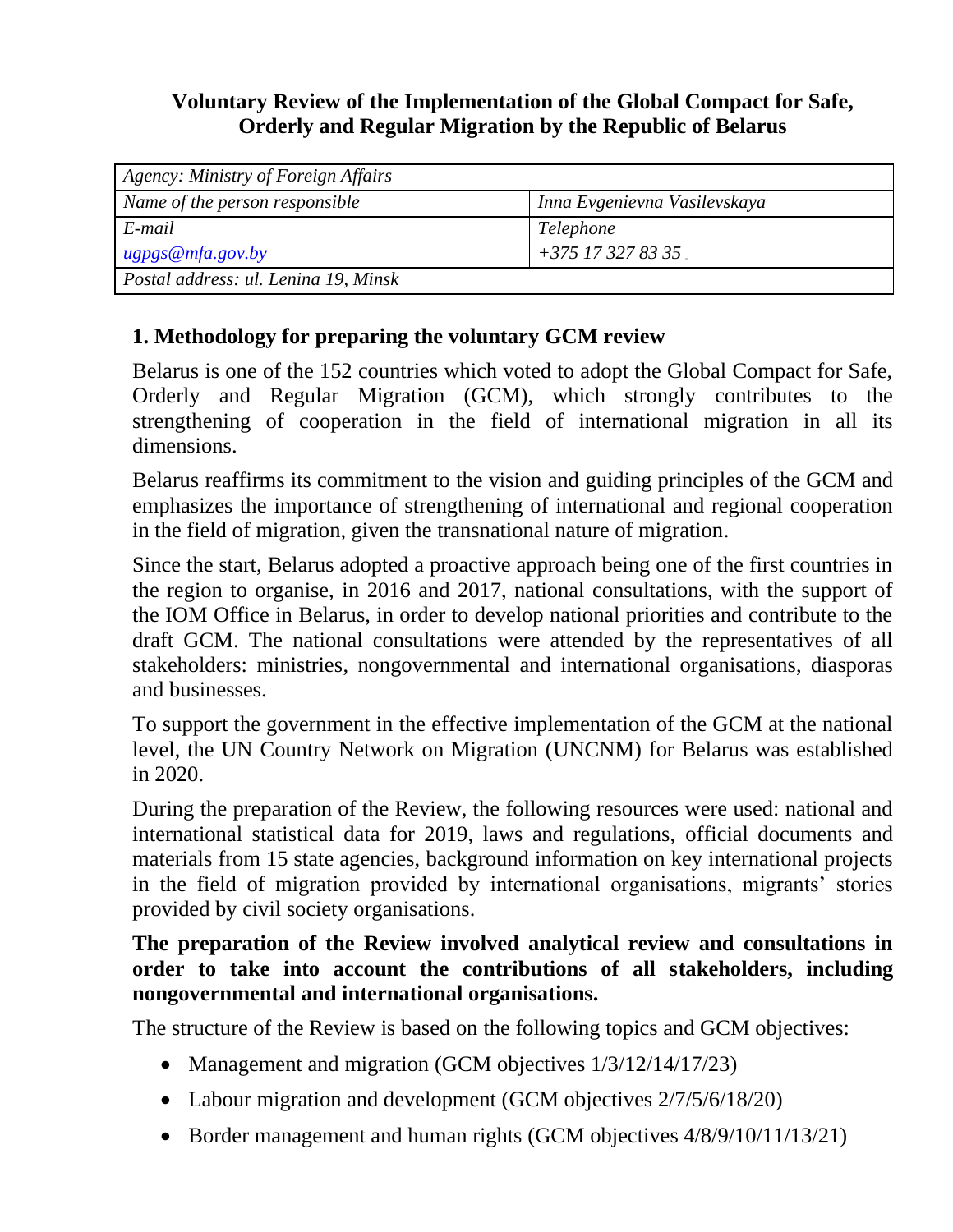• Rights of migrants and integration (GCM objectives 15/16/19/22)

Each topic includes a set of statistical data and information on progress and best practices.

The information on the legal environment, best practices and progress covers the period from December 2018 to July 2020. The short term of this voluntary review and the COVID-19 situation make it impossible to give a high-quality assessment of the migration statistics over time. Therefore, the statistical data are provided for 2019. They will be used as the base level to assess the developments in the next reviews.

Since Belarus is the country of origin, destination and transit of migrants, the term "migrant" is used herein to refer to either a foreign citizen who enters the territory of Belarus, or a citizen of Belarus entering the country, depending on the context.

The Review takes into account the provisions of the National Strategy of Sustainable Socio-Economic Development of the Republic of Belarus for the period until 2030, the Concept of Integrated Management of the State Border of the Republic of Belarus for 2019-2023, the Concept of Ensuring Border Security of the Republic of Belarus for 2018-2022 and other relevant programmes and plans.

The Review was coordinated with the UN and the Republic of Belarus Sustainable Development Cooperation Framework for 2021-2025, facilitating both the realisation of the potential of migration to help achieve all SDGs and the effective use of the impact that the achievement of the SDGs will have on migration.

The preparation of the Review coincided with the final process of drafting the Concept of the Migration Policy of the Republic of Belarus for 2020-2025, which is being prepared for adoption in 2020, and the Programme of the Socio-Economic Development of the Republic of Belarus for 2021-2025, which is fundamental to the national implementation of the SDGs. This made it possible to analyse the links between these important documents and to develop an integrated national system of management of safe, orderly and regular migration.

**The aim of this Review is to provide information on the initial conditions of the implementation of the GCM objectives by Belarus, in correlation with the fundamental national programmes and indicators in the field of migration and the vision of prospective development directions.**

# **2. Policy and enabling environment**

Belarus is conducting a multivector migration policy, which is the result of internal socio-economic and political factors, historical, cultural and economic connections with the members of the Commonwealth of Independent States and the Eurasian Economic Union, migration policies of the neighbouring European Union member states.

The key characteristics of the migration profile of the Republic of Belarus are: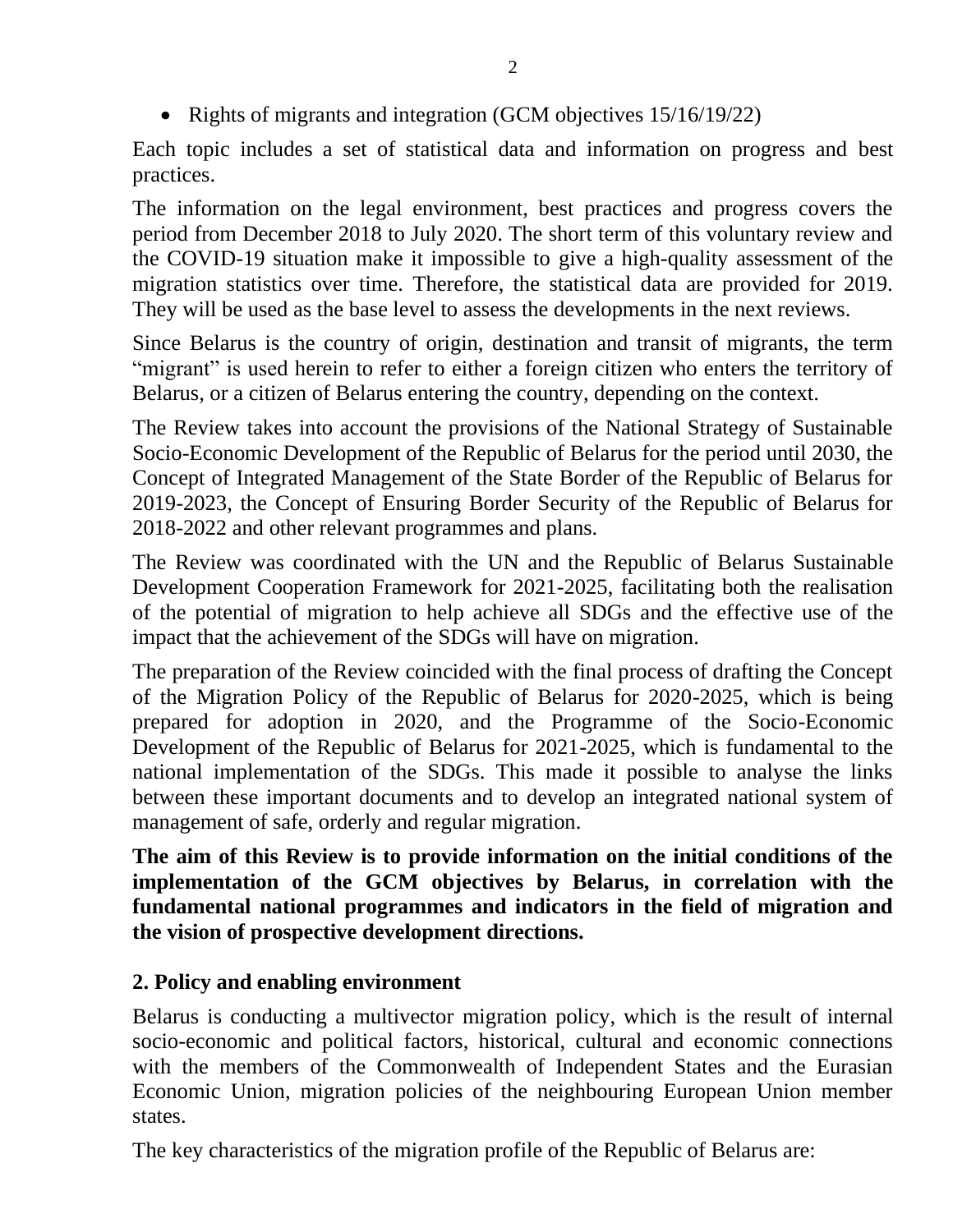- continuing appeal of the Republic of Belarus for migrants, in particular, migrant workers and students who wish to receive higher education in Belarus, which leads to the positive balance of the migration exchange;
- increase in the number of Belarusian citizens leaving the country in search of employment and the insufficient rate of filling of existing and new vacancies by incoming foreign specialists;
- problem of labour resources deficit, especially considering that the number of citizens of the Republic of Belarus of working age compared to the total population of the country is decreasing;
- decrease in the number of irregular migrants due to the strengthening of migration control;
- effective control of the human trafficking situation (both internal and external), intensification of measures preventing the trafficking of children;
- internal migration and urbanisation of the Belarusian population, whereby the population increases in big cities, especially in Minsk;
- in the current period from January 2020, in the context of COVID-19, it should be noted that a number of migrants are "stuck" in the territory of Belarus and they have received assistance in terms of extending the documents allowing them to stay in the country.

The Concept of the Migration Policy of the Republic of Belarus for 2020-2025 that is being developed includes strategic milestones of the state related to the implementation of the migration policy and assessment of migration situation in the country taking into account the socio-economic development. The document sets forth the priorities for cooperation and migration policy for the nearest five-year period, with the subsequent approval of the relevant action plan of its implementation.

The Concept will set forth the following priority areas:

- 1. Optimisation of internal and external migration flows, achievement of the positive balance of external migration, including by enhancing the Republic's investment and tourist appeal, facilitating migration for educational purposes and academic mobility, fulfilment of international obligations to protect the rights of forced migrants, facilitating voluntary permanent resettlement to the Republic of Belarus of Belarusians living abroad and other persons who are able to successfully reintegrate into the Belarusian society, creating conditions for adaptation and integration of migrants, development of constructive collaboration between the migrants and the Belarusian society;
- 2. Improvement of the external labour migration regulation system;
- 3. Combating irregular migration and further development of mechanisms and means of prevention, diversion, detection and suppression of violations of the law of the Republic of Belarus in the field of migration;
- 4. Improvement of the statistical data collection mechanisms.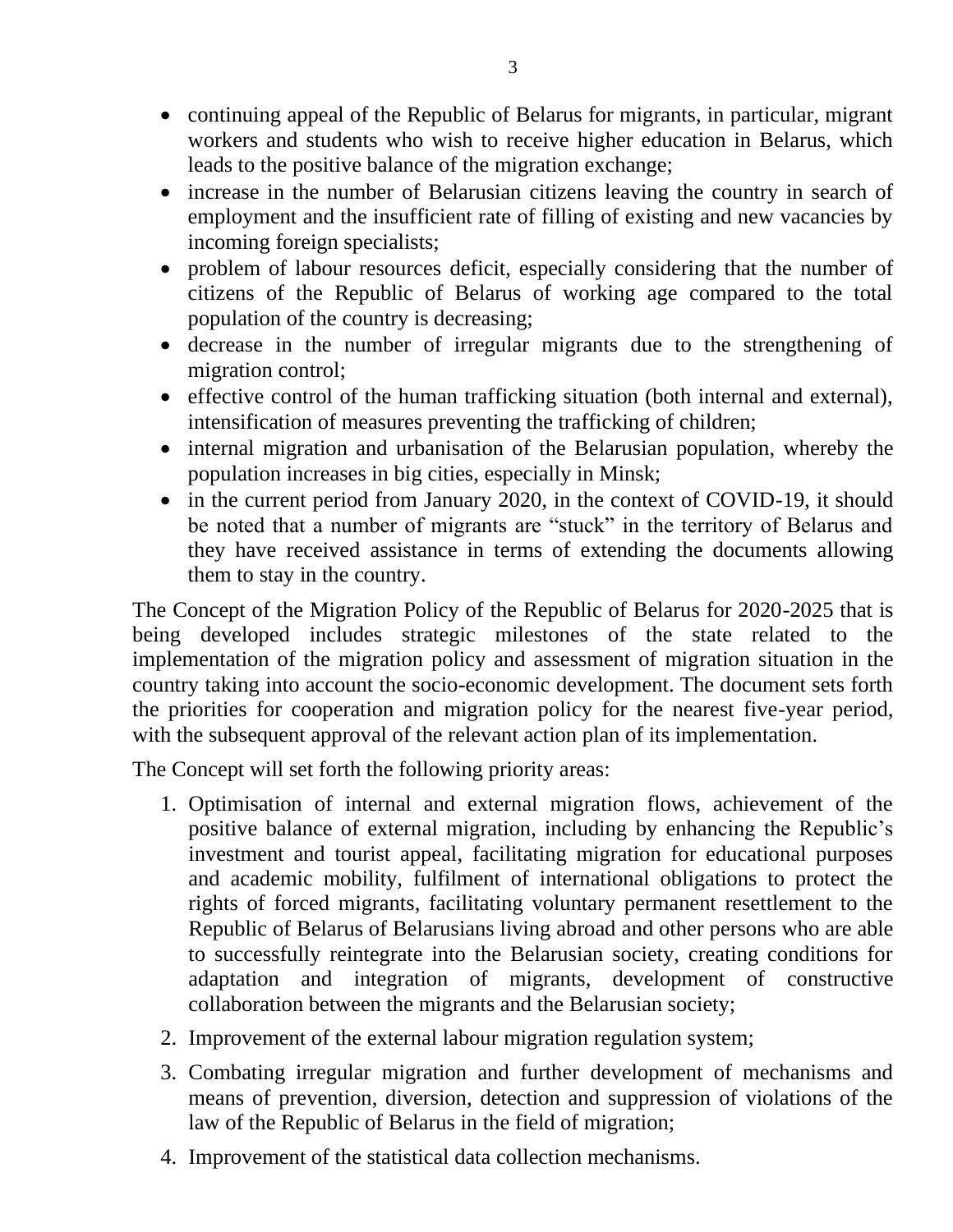These priorities are in line with the GCM objectives, and the state invites you to read about the progress made in these areas in part 3 of the Review.

The Republic of Belarus has developed a comprehensive legal framework regulating all aspects of migration, primarily based on the Constitution of the Republic of Belarus, the Criminal Code, the Code of Criminal Procedure, the Code of Administrative Offences, as well as the following laws of the Republic of Belarus:

- "On the Citizenship of the Republic of Belarus";
- "On the State Border of the Republic of Belarus";
- "On the Legal Status of Foreign Citizens and Stateless Persons in the Republic of Belarus";
- "On External Labour Migration";
- "On the Procedure for Leaving the Republic of Belarus and Entering the Republic of Belarus by the Citizens of the Republic of Belarus";
- "On Combating Human Trafficking";
- "On the Population Register";
- "On Granting Foreign Citizens and Stateless Persons Refugee Status, Subsidiary Protection, Asylum and Temporary Protection in the Republic of Belarus".

For the purposes of general coordination and management of migration, a subprogramme No. 6 "External Migration" is being implemented within the State Programme "Health of the People and Demographic Security of the Republic of Belarus" for 2016-2020.

In the country, consistent and focused work is being done to improve the legal regulations in the field of migration.

In 2019, the amendments to the Law of the Republic of Belarus "On the Legal Status of Foreign Citizens and Stateless Persons in the Republic of Belarus" of 4 January 2010 No. 105-Z were approved, which came into effect on 1 July 2020. The current version of this law specifies the definition and objectives of migration control and of handing the foreigners' personal data; regulates the issues of provision of medical assistance to the foreigners detained in Belarus for violating the law on the legal status of foreigners, including the provision of free medical assistance; determines the functioning of the migrants accommodation centres under the local internal affairs agencies and border guard service agencies; extends the deadline for the registration of foreigners in the citizenship and migration divisions upon arrival; makes less strict the requirements for foreigners wishing to reside in Belarus permanently, etc.

As a follow-up to this law and in order to protect irregular migrants, the Council of Ministers of the Republic of Belarus adopted the decree of 29 June 2020 No. 383 "On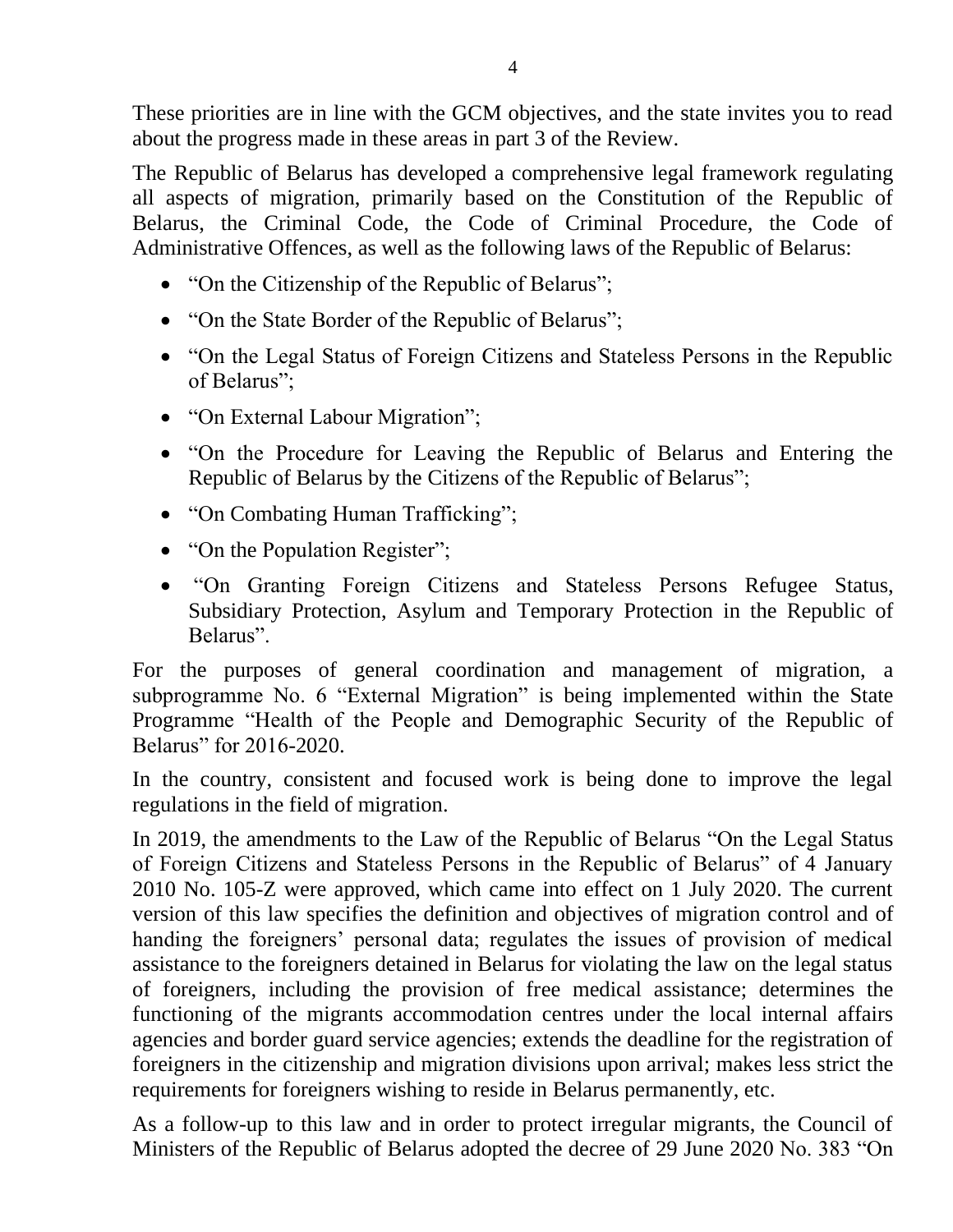the Provision of Medical Assistance to Foreign Citizens and Stateless Persons Detained for Violating the Law and the Functioning of Temporary Detention Centres for Foreign Citizens and Stateless Persons". The decree approved the Regulations on Medical Assistance, the List of Medical Services Provided Free of Charge to Foreign Citizens and Stateless Persons Detained for Violating the Law on the Legal Status of Foreign Citizens and Stateless Persons in the Republic of Belarus, which include emergency, primary and specialised medical assistance, as well as the Regulations on the Functioning of Migrants Accommodation Centres for Foreign Citizens and Stateless Persons, which determine the living conditions and the healthcare coverage of detained foreigners.

In order to strengthen the border security and to harmonise the rules (standards) accelerating the crossing of the State Border of the Republic of Belarus by people, vehicles and goods, there have been adopted and are being implemented the Concept of Ensuring Border Security of the Republic of Belarus for 2018-2022 and the Concept of Integrated Management of the State Border of the Republic of Belarus.

In order to help improve the effectiveness of the national and transnational measures to combat the smuggling of migrants, human trafficking and human smuggling, and to provide assistance to persons affected by this type of criminal activity, Belarus is implementing the State Programme on Combating Crime and Corruption for 2019- 2022 (which includes a section on combating organised crime and human trafficking), as well as the National Organisational and Analytical Action Plan for the Protection of Minors from Sexual Violence and Exploitation for 2020-2022. In 2020, amendments were made to the Regulations defining the national mechanism of identification and referral of victims of human trafficking approved by the decree of the Council of Ministers of the Republic of Belarus of 11 June 2015 No. 485.

The management of migration processes is directly connected to and taken into account in other key country programmes: the National Strategy of Sustainable Socio-Economic Development of the Republic of Belarus for the period until 2030, the National Action Plan for Gender Equality in the Republic of Belarus for 2017-2020, the National Action Plan for Improving the Status of Children and Protection of Their Rights for 2017-2021. These programmes help ensure that vulnerabilities are taken into account during migration management.

#### **In Belarus, based on international standards, there have been established and are continuously improved the legal framework and enforcement practices, in order to enable the development of regular and orderly migration, which will facilitate the fullest implementation of the GCM objectives.**

The implementation of the GCM is aligned with the implementation by Belarus of the SDGs 1, 3, 4, 5, 8, 10, 11, 13, 16 and 17. During 2017-2020, tremendous work has been done to institutionalise and integrate the SDGs in Belarus. The national coordination mechanism was established (the position of the National Coordinator of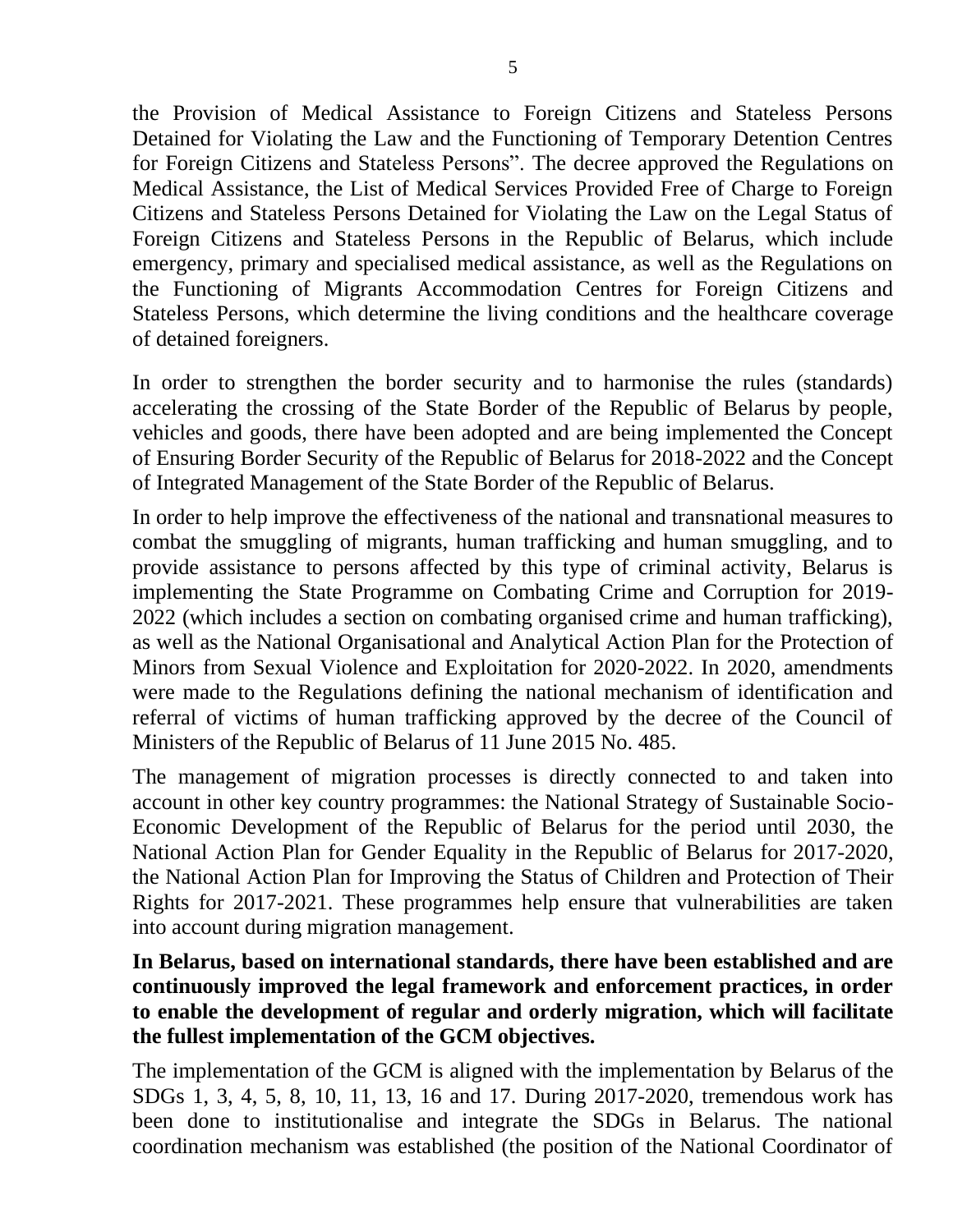the SDG Implementation and the National Council for Sustainable Development were created). A list of national indicators for the SGD implementation monitoring was created, on which the National SDG Reporting Platform is based.

Belarus is continuously developing the national and international cooperation in the field of migration. An important milestone was the signing and coming into effect in 2020 of the Agreement between the Republic of Belarus and the EU on the Facilitation of the Issuance of Visas and the Agreement on the Readmission of Persons Residing Without Authorisation.

Belarus is one of the participants of the action plan under the Global Approach to Migration and Mobility. In 2016, there was signed the Joint Declaration on a Mobility Partnership between the Republic of Belarus, the European Union and its participating Member States (including Bulgaria, Latvia, Lithuania, Hungary, Poland, Romania and Finland). The Declaration is aimed at increasing the effectiveness of migration flows management, strengthening of efforts to counter illegal migration, improving the mechanisms of granting asylum and refugee status and effective facilitation of integration of migrants in economic processes of the receiving state.

Belarus is a signatory of all universal UN conventions on combating human trafficking, as well as the Council of Europe Convention on Action against Trafficking in Human Beings.

In order to strengthen the interregional and cross-border cooperation, Belarus is an active participant of the Convention on Cross-Border Cooperation between the CIS Member States, the Convention on Interregional Cooperation between the CIS Member States, the CIS Member States Agreement on Cooperation in the Field of Labour Migration and Social Security of Migrant Workers, and the relevant concepts and plans.

In the field of external labour migration, the Republic of Belarus participates in the events of the Eurasian Economic Union (EAEU). In order to eliminate the barriers to the free movement of labour, Belarus has participated in the development of the project called "Unified Search System "Work Without Borders". The implementation of agreements and participation in international and regional collaboration helps to strengthen the capacity of the Republic of Belarus in the field of migration.

#### **3. Progress on GCM objectives**

# **3.1 Management and migration (GCM objectives 1/3/12/14/17/23)**

#### **Statistical data:**

In 2019, foreign citizens and stateless persons (hereinafter – foreigners) entered the Republic of Belarus over 4.92 million times and left it 5.19 million times. The citizens of the following countries crossed the State Border of the Republic of Belarus most often: Ukraine (3.03 million), Russia (2.61 million), Lithuania (1.86 million), Poland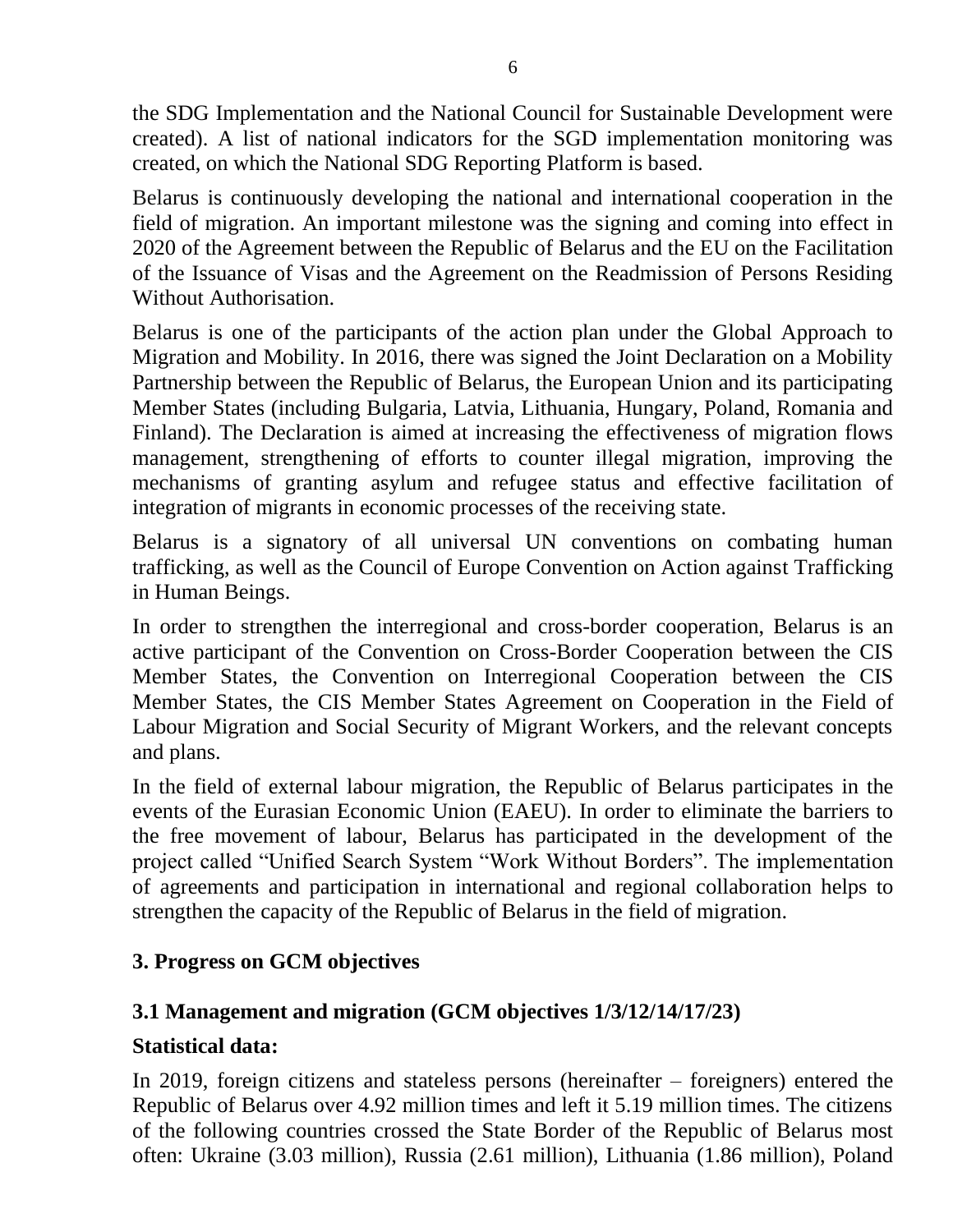(0.95 million), Latvia (0.34 million), Moldova (0.17 million), Germany (0.11 million) and Kazakhstan (0.09 million). The main purposes of entry and stay of foreign citizens in Belarus were: visit, official, tourism, employment and transit through the territory of Belarus.

As of 2019, around 230,000 foreigners resided in Belarus, which equalled nearly 2.5% of the population of Belarus. As of 1 January 2020, the internal affairs agencies have registered 56,500 foreigners with temporary residence permits and 173,200 foreigners with permanent residence permits. In 2019, around 21,000 people left the country and 34,800 people entered the country, which means that the migration balance remained positive. The largest number of foreigners resides in Minsk, the capital.

The crime situation in the country related to the presence of foreigners has not changed significantly compared to the previous years and is stable and controlled.

In 2019, 20,976 people left Belarus. The main destination countries for Belarusians in 2019 were the CIS member states, Poland, China, Germany, Israel, and Lithuania.

## **Progress and best practices:**

The most important step in the management of safe, orderly and regular migration is the establishment of a working group and the development of the Concept of the Migration Policy of the Republic of Belarus for 2020-2025 with the subsequent approval of the relevant action plan.

Belarus is constantly improving the methods and technologies of collection of data on the population migration at the national level (1). The census form of the national census held in 2019 included additional questions related to migration (country of birth, parents' country of birth, country of citizenship, country of residence prior to the census, date of last entry and reason for migration).

The National Statistical Committee regularly surveys households in order to research employment issues (1). According to the data, in the first quarter of 2020, 86,800 Belarusians were employed abroad for a term of up to one year.

In 2019, Belarus, for the third time, took part in the next round of the multiple indicator cluster survey to assess the situation of children and women (MICS6). The survey programme included some questions related to the migration of respondents (women age 15-49, men age 15-59): the change of residence, including the region (country) and type of locality from which the respondent moved, and the time that has passed since the move.

There has been created and launched the National SDG Reporting Platform. The Platform enables the collection, consolidation and dissemination of up-to-date information on the current status of the SDG implementation in the country. The Platform collects data and information on 17 SDGs, including 5 indicators connected with migration (1).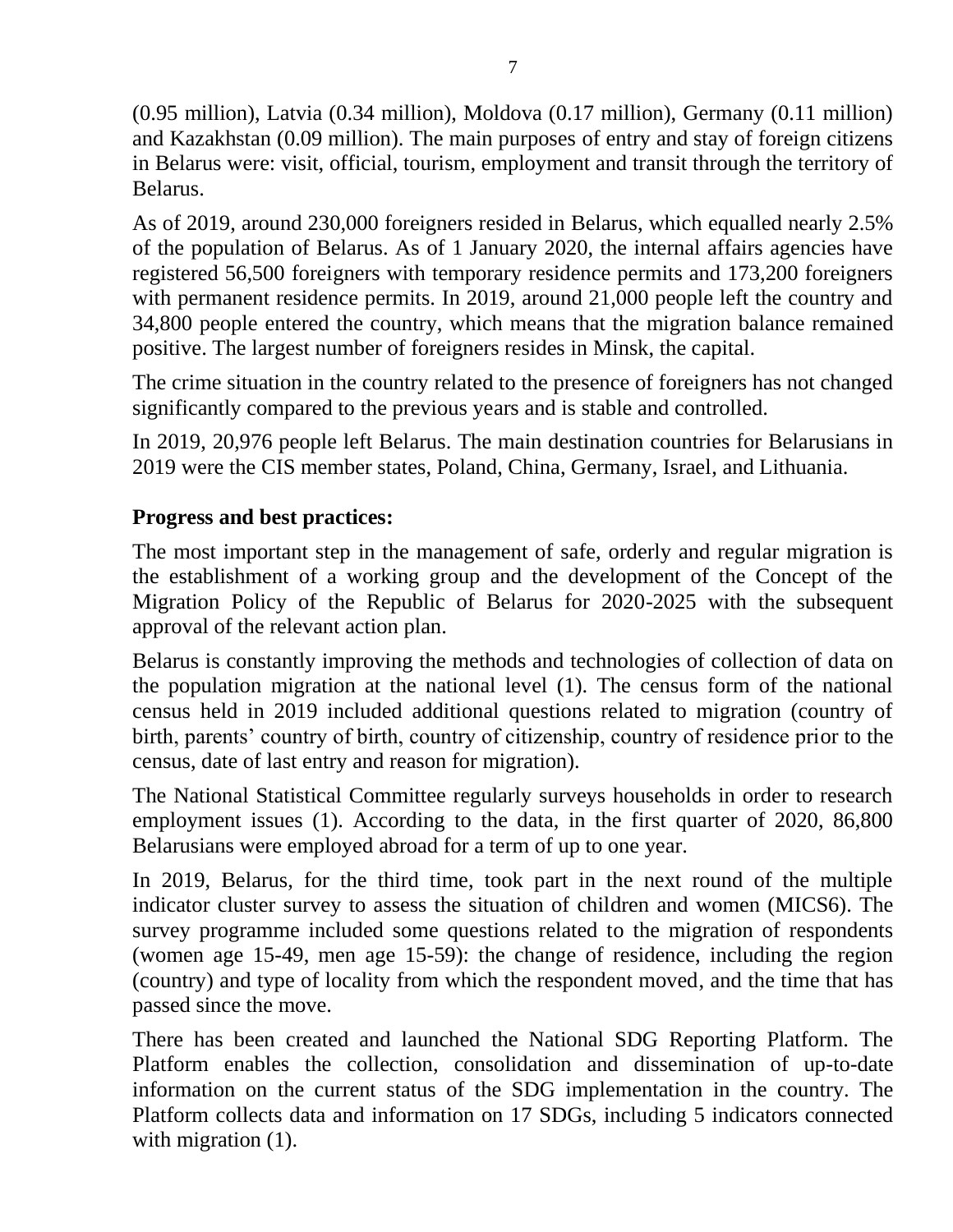There has been created and is successfully operating the automated information system "Citizenship and migration". This information resource is being continuously improved to ensure the most accurate collection and analysis of migration data (1).

One of the recent improvements is connected with the increased coverage of data on foreign citizens employed in Belarus. The analytical materials include information from other states on the Belarusian citizens working in their territory. In order to enhance the collaboration and the consistency of data (1) the information is sent to the National Statistical Committee.

Due to the historical traditions of peaceful interethnic relations and targeted and consistent policy, Belarus is free of discrimination and conflicts based on ethnicity, race or culture. Belarus is working to develop the systems of public information and communication policy which are based on gender-sensitive approach and respect of human rights and ensure tolerant attitude toward migrants (17) and migration in general.

With the support of international actors, work is being done to ensure that public media understand the terms and use them correctly when reporting on the issues of migration and dealing with stereotypes related to migrants.

The state provides accurate, transparent and timely information (3, 12, 14) on the rules regulating the entry of foreigners in the Republic of Belarus, their stay and departure from the country. This information is posted and updated on the websites of competent authorities and services, in the arrivals area of the Minsk National Airport and in places where large numbers of migrants gather (educational facilities, markets).

The improvement of the procedure and quality of provision and registration of information is facilitated by the EU-IOM joint project "Helping Belarus Address the Phenomenon of Increasing Numbers of Irregular Migrants". Among other things, this project entails equipping of the hotline on safe travel abroad for employment purposes of the Department of Citizenship and Migration (DCM) of the MIA with modern technical means which will help increase the quality of consultations provided to the labour migrants at all stages of migration. The DCM of the MIA and non-profit organisations have websites which contain information on the legal migration opportunities, enabling the migrants to make informed decisions about migration before departure. One of the country's best practices is consulting the migrants on the issues of safe and legal migration using modern information technologies (online through the website for potential migrants, through Viber and Telegram chats, Facebook and VKontakte social media platforms), which made it easier for Belarusian migrants who are already abroad to receive consultation support.

Another good practice is the implementation of bilateral projects aimed at raising awareness of Belarusian citizens working in specific countries.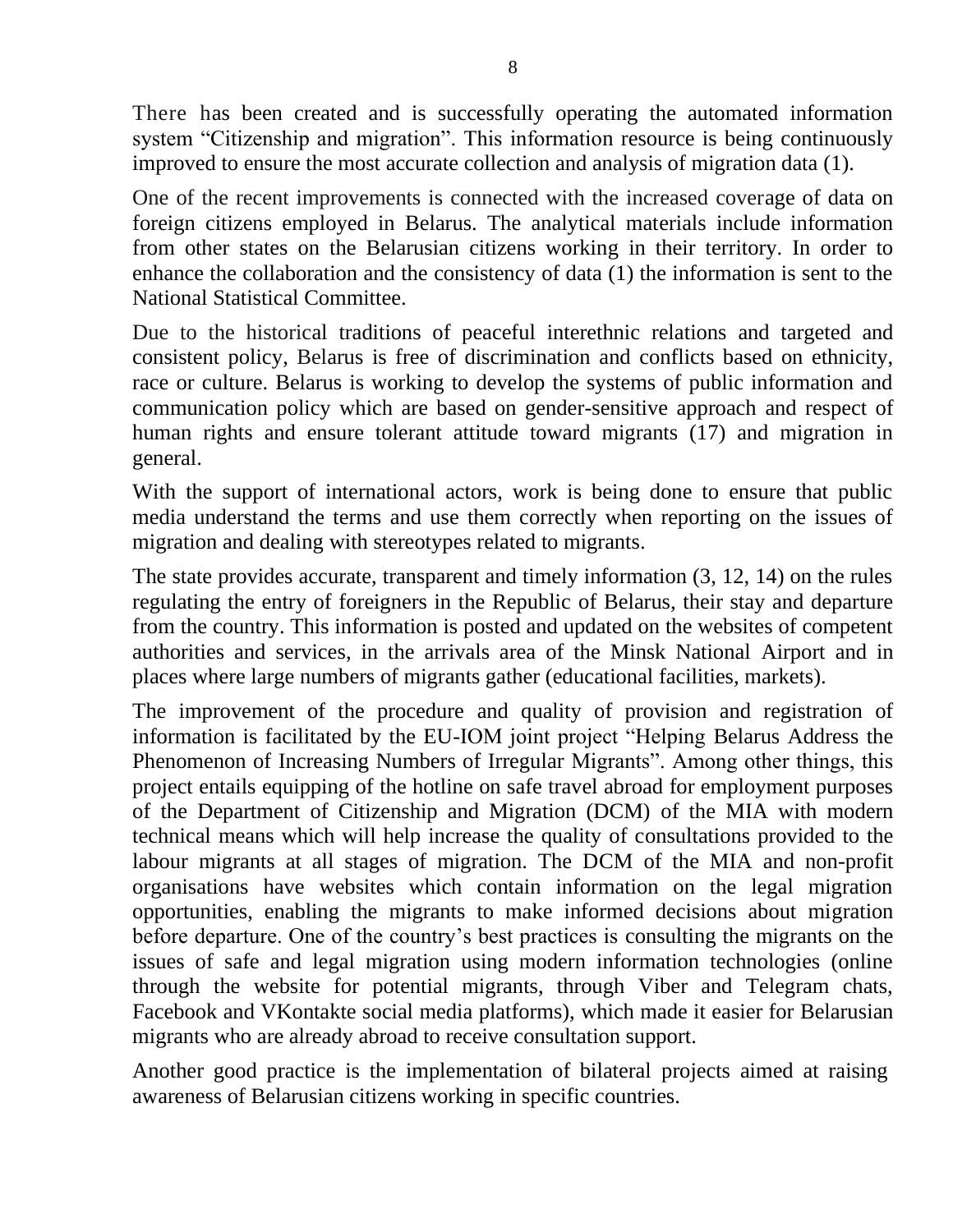# **3.2 Labour migration and development (GCM objectives 2/5/6/7/18/20)**

## **Statistical data:**

Belarus remains appealing to labour migrants. In 2019, 20,862 people entered the country for employment purposes (16,172 in 2018). Most of the foreigners who entered Belarus for work were citizens of Russia (6,741), China (4,318), Ukraine (3,145) and Uzbekistan (1,336). The overwhelming majority of working migrants entered Belarus to do manual labour (5,681). 3,051 people entered as qualified workers and specialists, 428 foreigners entered to work in agriculture 1,320 – to work in services and trade, 1,210 – to take positions in management.

The number of Belarusians who travel abroad for work with the help of licensed firms, according to the official statistics, is decreasing (9,061 in 2019). The countries of destination are Russia, Poland, Lithuania, Czech Republic, and Germany. However, the number of citizens leaving without assistance is growing. According to competent authorities of the Russian Federation, 163,410 citizens of Belarus with "employment" as their purpose of entry were registered in 2019. According to the official Internet resources of the Republic of Poland, 29,129 Belarusian workers were legally employed in Poland in 2019<sup>1</sup>.

According to the National Bank of the Republic of Belarus, in 2019 the Belarusian migrants sent 1,049.8 million US dollars to Belarus and foreign migrants sent 166.5 million US dollars from Belarus.

#### **Progress and best practices:**

In Belarus, procedures have been established to facilitate fair and ethical recruitment and safeguard conditions that ensure decent work (6). To employ a foreign citizen, a company has to obtain a special permit. The permits are issues subject to the approval of the local labour, employment and social security agency. Foreigners are employed based on the needs of the employer, state interests, labour market situation in the Republic of Belarus and strictly in accordance with labour contracts.

The activity related to the employment of Belarusian citizens abroad must be licensed by the MIA, and the draft labour contract must be approved. The protection of Belarusian citizens employed abroad is ensured by a set of regulations. One of the developments in this field is the launch, in July 2020, of publicly accessible Unified Register of Licenses, where anyone interested can check whether the required license was issued or not.

One of the best practices in the field of labour migration regulation is the facilitation of access to pathways for legal labour migration (5). Belarus is preparing to sign bilateral agreements on the exchange of migrant workers with the UAE and Bulgaria,

<sup>1</sup> https://psz.praca.gov.pl/web/urzad-pracy/-/8180075-zezwolenia-na-prace-cudzoziemcow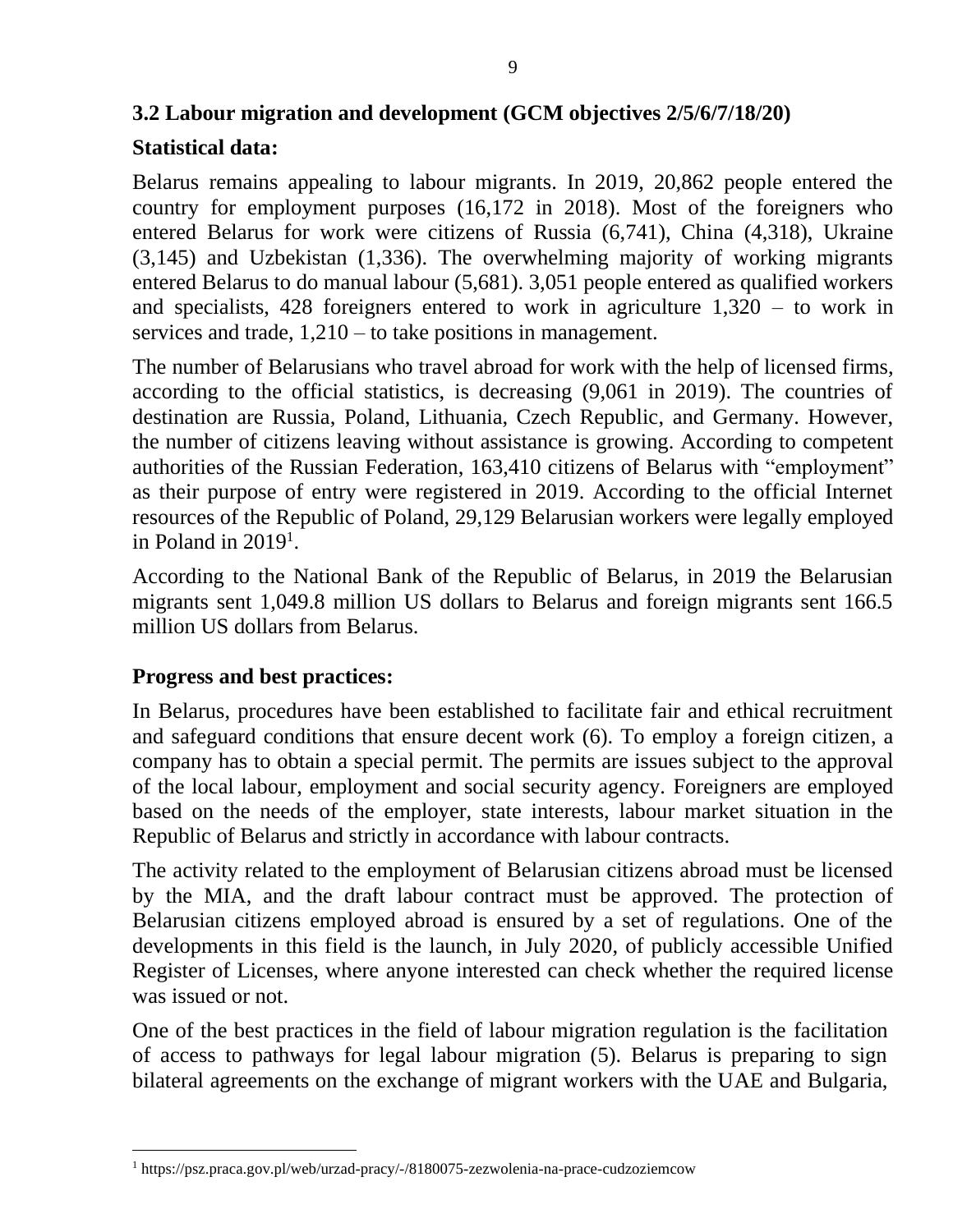which set forth flexible mechanisms for the employment of migrant workers and protect their right.

It is important for Belarus to progressively implement the GCM objectives, which help minimise the adverse drivers and structural factors that compel people to leave their country of origin (2, 7). The human development in Belarus is characterised by sustained growth. In the global human development index ranking of 2019 Belarus was three points higher than in 2017, the  $50<sup>th</sup>$  of 189 countries. The country actively contributes to the achievement of the SDGs. In Belarus, there was established and is being improved the legal framework against domestic violence; the National Action Plan for Gender Equality in the Republic of Belarus for 2017-2020 is gradually implemented. In 2019, with the support of the UNDP, the programme on the promotion of effective employment and self-employment of population in small and medium-sized towns in Belarus through the encouragement of entrepreneurial initiative was implemented, which included the establishment of the National Centre for Subcontracting on the basis of the Belarusian Fund of Financial Support to Entrepreneurs. These measures have already significantly contributed to the reduction of vulnerabilities in the migration process, and they will continue to be implemented.

It is important that the state ensure the transformation of the resource economy into the knowledge economy. In order to further invest in labour migrants' development and the mutual recognition of skills, qualifications and competences (18), Belarus confirms its commitment to the further integration of the European Higher Education Area principles and instruments in the country's higher education system. One of the developments was the loan agreement signed with the International Bank for Reconstruction and Development to update Belarus' higher education in 2020-2025.

In terms of managing remittances (20) as resources for economic development and growth, Belarus is actively entering into bilateral agreements on the avoidance of double taxation and the prevention of income tax evasion. As of 1 January 2020, 71 agreements were executed.

The economic assessment of the impact of the cross-border migration is reflected in Belarus' balance of payments based on the methodological principles set forth in the relevant Statistics Manual of the International Monetary Fund used by other countries when compiling the balance of payments.

Due to the COVID-19 epidemic, the numbers of foreigners returning to their states and workers (including migrants) made redundant due to economic difficulties were not large.

The Belarusian internal affairs agencies, *inter alia*, taking into account the spread of the COVID-19 coronavirus disease, have taken measures to regulate the legal status of foreign citizens and stateless persons who are present in Belarus and cannot leave the Republic of Belarus.

As of 15 September 2020, since it was impossible to leave the territory of Belarus due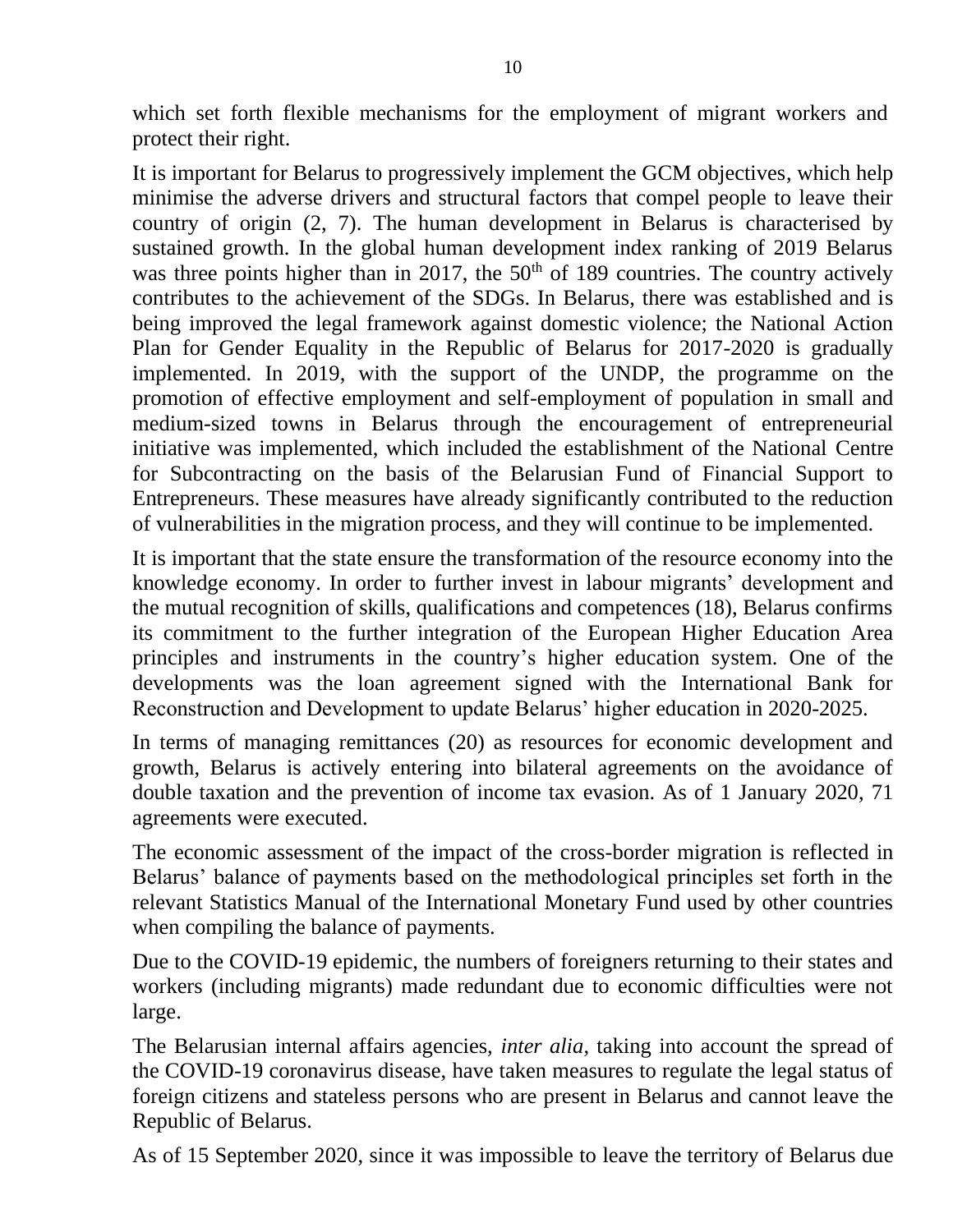to the travel restrictions imposed by other states and the problems with transport connections between the states, 3,370 foreign citizens had their registration terms extended or received temporary residence permits in the Republic of Belarus.

# **3.3 Border management and human rights (GCM objectives 4/8/9/10/11/13/21)**

# **Statistical data:**

In 2019, foreign citizens and stateless persons (hereinafter – foreigners) entered the Republic of Belarus over 4.92 million times and left it 5.19 million times. The citizens of the following countries crossed the State Border of the Republic of Belarus most often: Ukraine (3.03 million), Russia (2.61 million), Lithuania (1.86 million), Poland (0.95 million), Latvia (0.34 million), Moldova (0.17 million), Germany (0.11 million) and Kazakhstan (0.09 million). The main purposes of entry and stay of foreign citizens in Belarus were: visit, official, tourism, employment and transit through the territory of Belarus.

In 2019, the internal affairs agencies and border guard service agencies eliminated 20 irregular transit migration channels, identified 18 organised groups of irregular migrants, detained 311 people who illegally crossed the state border, of which 211 were irregular migrants. The law enforcement agencies of Belarus solved 246 cases connected with the violation by foreigners of the prohibition to enter the Republic of Belarus and 48 cases connected with irregular migration organisation.

In 2019, the internal affairs agencies identified 128 victims of human trafficking, including 30 minors, 93 crimes in the field of human trafficking (offences specified in the Palermo Protocol) and 15 channels for smuggling the victims abroad.

#### **Progress and best practices:**

In order to manage borders in a coordinated and secure manner (11), there has been developed and is used the Concept of Integrated Management of the State Border of the Republic of Belarus for 2019-2023, aimed at addressing border threats and harmonisation of rules accelerating the crossing of the State Border by people, vehicles and goods.

In order to ensure that migrants have adequate documentation (4) and to make it easier to obtain such documentation, since 2019, the foreigners are registered electronically through the unified electronic services portal (**portal.gov.by)** free of charge.

In 2020, the project "Unified Search System "Work Without Borders" is launched, which will make it possible to search for vacancies or resumes in all the EAEU member countries.

In order to combat irregular migration (9) Belarus regularly implements preventive operational measures.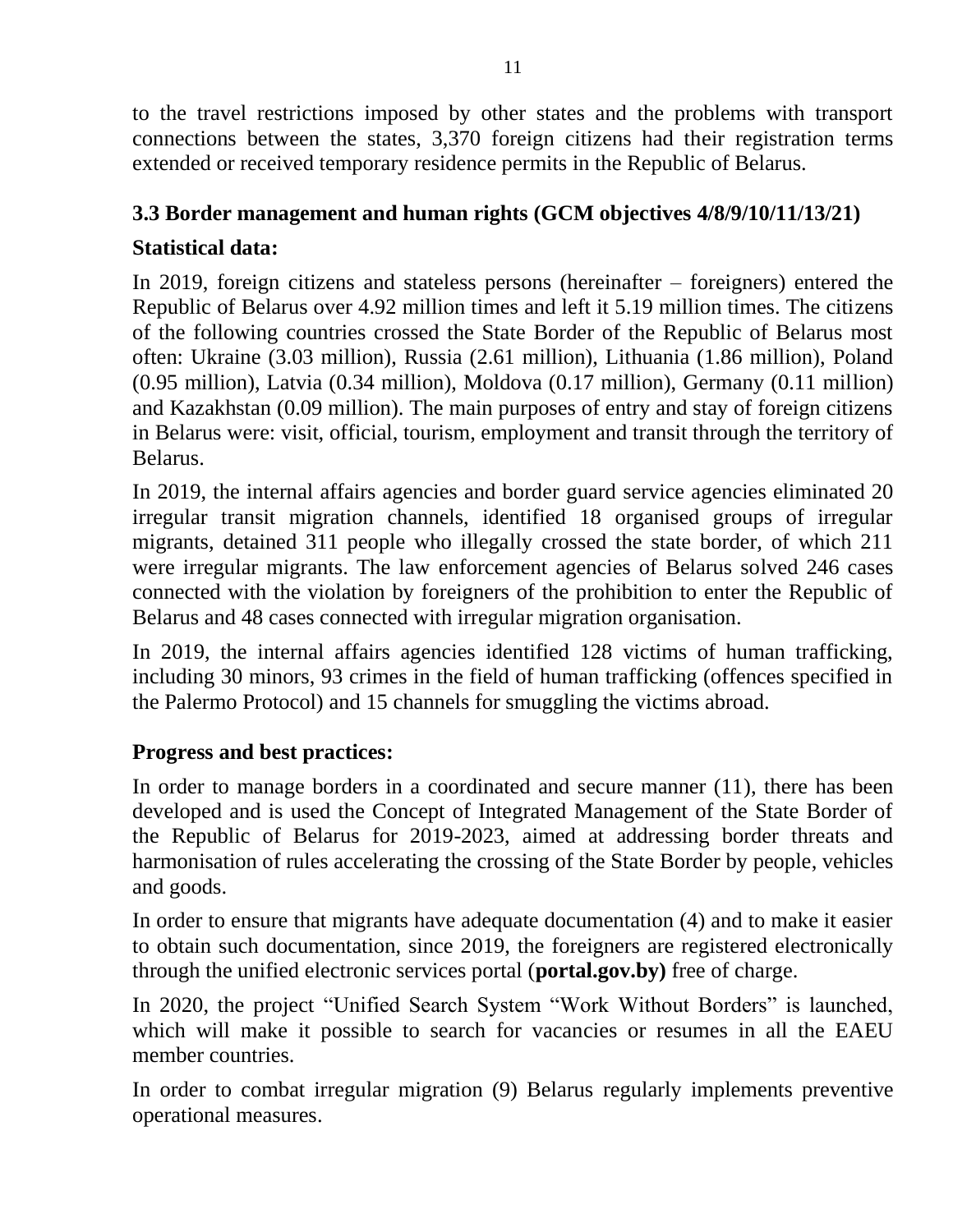In order to facilitate safe and dignified return (21), on 9 October 2019, the Protocol of Intent to Cooperate was signed between the MIA of the Republic of Belarus, the State Border Committee of the Republic of Belarus and the IOM Office in Belarus, to facilitate the voluntary return of foreign citizen to their state of citizenship or permanent legal residence, which defined the mechanism of cooperation for voluntary, orderly and humane return of foreigners based on the migrant's own decision, taking into account the international experience in this area. In 2019-2020, 96 migrants returned to their homes.

#### *Migrant's story*

*Nivaldo Ciriaco, a Brazilian football player, came to Belarus in 2015 during the 11th Futsal World Cup (indoor football championship) as part of the Brazilian team. In 2019, he became the coach of the Dinamo-Minsk junior team.*

*Due to the spread of COVID-19, Ciriaco's life changed dramatically, since one of his main sources of income – private football lessons – was lost. This was a serious blow to the family budget. The football player started thinking of returning to Brazil. However, his savings were depleting faster than he would have hoped. Then the family found out about the IOM's Assisted Voluntary Return and Reintegration Programme.* 

*This gave Ciriaco and his family hope: "I'm happy to return to Brazil and to my life there, to see my family. But, at the same time, I'm sad, because I believe that I could have been successful here". Ciriaco and his family safely returned to Brazil.*

In order to create up-to-date infrastructure to detain irregular migrants in accordance with international standards (13), work is being done to establish two temporary detention centres for foreigners. These centres will be built taking into account the special needs of different categories of migrants, with particular attention to the needs of detained women and children.

In order to develop speedy and effective procedures for the identification and return (21) of persons, who do not meet or no longer meet the entry, stay or residence conditions, in order to facilitate the transit of such persons in the spirit of cooperation, in 2019, Belarus signed an Agreement on Readmission with Ukraine, and, in 2020, an Agreement on Visa Facilitation and Readmission with the European Union. In 2019, in order to strengthen the capacity of the State Border Committee, in partnership with the IOM, there was developed a unique guide for practitioners, which included all the relevant information and described the procedure of accelerated readmission based on respect for human rights and dignity. The guide is now part of the Border Guard Service Institute curriculum.

The main goals of the Belarusian state policy in the field of combating human trafficking (10) are set forth in the Law of the Republic of Belarus "On Combating Human Trafficking" and a number of other legal documents, on which the country's system of combating human trafficking, protection and rehabilitation of victims of human trafficking is based.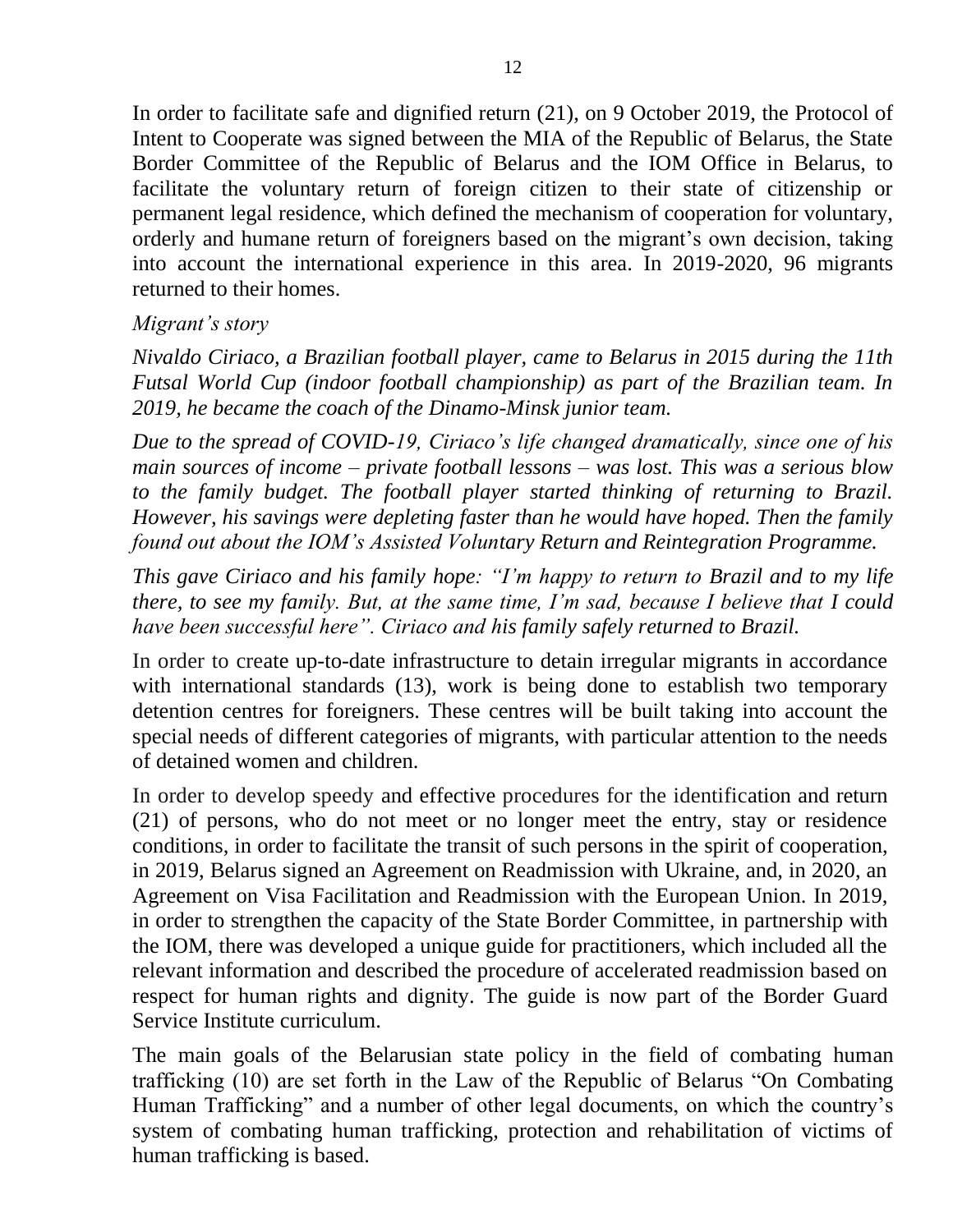In order to prevent human trafficking and irregular migration in Belarus, the DCM of the MIA and nongovernmental organisations operate hotlines, hold information campaigns, trainings, seminars and other events for at-risk populations.

In 2007, the International Training Centre (ITC) for Migration and Combating Trafficking in Human Beings was established in Belarus with the IOM's support. This centre for training, upgrading skills and retraining of personnel working in the field of migration and combating human trafficking is the core educational institution for the specialised training of experts from the CIS member countries.

In 2019, with organisational and financial support of international organisations, there were held 23 trainings and other events on various aspects of combating human trafficking, including 13 advanced courses (in which 305 people participated), organised by ITC for Belarusian and foreign specialists.

# **3.4 Rights of migrants and integration (GCM objectives 15/16/19/22)**

#### **Statistical data:**

As of 1 January 2020, the internal affairs agencies registered 56,500 foreigners with temporary residence permits, including 12,900 foreigners who came to join their spouses or close relatives, more than 22,000 foreigners who entered the country for education, 14,300 foreigners who came here for work and 173,200 foreigners with permanent residence permits.

According to the 2019 census, 84.9% of the country's population are Belarusians and 15.1% are other nationalities, including Russian (7.4%), Polish (3.1%), Ukrainian (1.7%), Jewish, Armenian, Tatar, Roma, Azerbaijani, Lithuanian (0.1% each).

#### **Progress and lessons learned:**

In order to provide access to health services for migrants (15), healthcare workers receive training on culturally sensitive service delivery, *inter alia*, taking into account the relevant recommendations set forth in the Framework of Priorities and Guiding Principles to Promote the Health of Refugees and Migrants prepared by the WHO.

Minor foreign citizens and stateless persons who have been granted refugee status, subsidiary protection or asylum in the Republic of Belarus, or are applying for protection, have the same right to medical assistance as the minors citizens of the Republic of Belarus.

In Belarus, the right of migrant children to access preschool, general secondary and special education is guaranteed at the legislative level, which facilitates complete social integration (16). Minor foreign citizens and stateless persons who are temporary residents of the Republic of Belarus, as well as minor foreign citizens and stateless persons who have been granted refugee status, subsidiary protection or asylum in the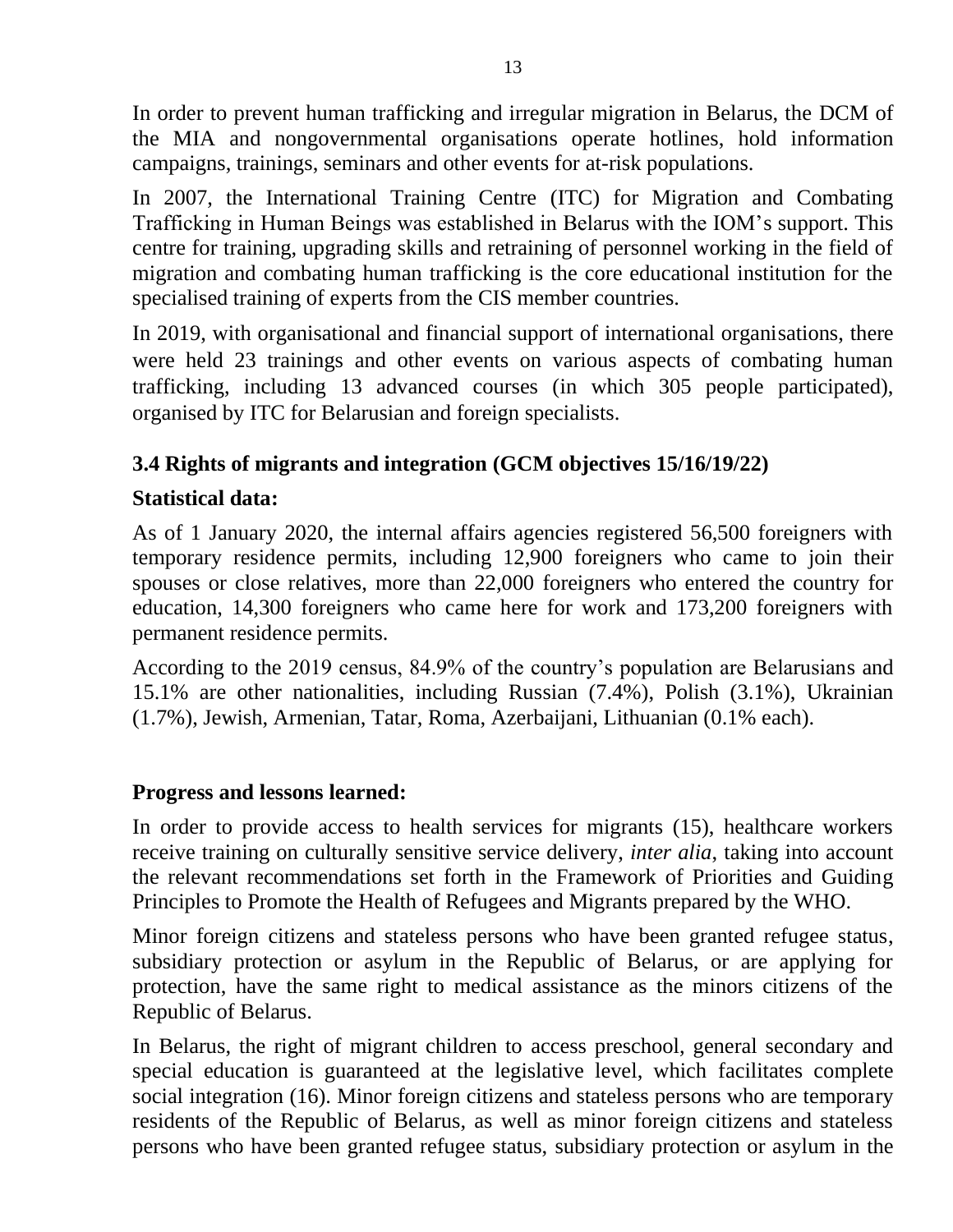Republic of Belarus, or are applying for protection, have the same right to preschool, general secondary and special education as the minors citizens of the Republic of Belarus.

Cultural and national diversity is very important to Belarus. In this regard, it is vital to create conditions for the development of diasporas (19). In Belarus, significant cultural events of ethnic minorities are covered in the media and special TV-shows devoted to inter-ethnic and inter-confessional relations are broadcasted. "Belarus" radio station broadcasts live in seven languages, including Polish, German, French, Spanish and Chinese.

Ethnic minority organisations (for example, Polish, Jewish, Armenian, Lithuanian, Ukrainian) print their own publications. Every year, Belarus celebrates the World Day for Cultural Diversity for Dialogue and Development (21 May) and the International Day for Tolerance (16 November). Every two years, the Republican Festival of National Cultures is held in Grodno uniting all ethnicities living in Belarus. Also, the Children's Festival of National Cultures is held in Minsk.

Belarusian diaspora abroad is considered to be an important national, intellectual, socio-cultural, demographical and economic resource for Belarus. To approach the issues of the development of cooperation with the Belarusian diaspora in a systemic manner, the "Belarusians in the World" subprogramme is being implemented in 2016- 2020, as part of the "Belarusian Culture" programme.

Belarus is consistently developing cooperation in the field of migrants' social security (22). In order to ensure portability of pension entitlements earned in the territory of the state of employment, Belarus signed agreements on social security (pensions) with the Czech Republic, Republic of Estonia and Republic of Moldova. In 2019, agreements were signed with the Republic of Poland and the Eurasian Economic Union members (they have not yet entered into force).

#### **4. Means of implementation**

Belarus is actively strengthening regional and international cooperation in the field of safe, orderly and regular migration, and sharing its expertise. In this regard, in terms of building multi-stakeholder partnerships for mobilising and sharing knowledge, expertise, technologies and financial resources to support the implementation of the GCM, an important role is played by the CNM, including the United Nations Resident Coordinator Office, UNDP, UNFPA, UNICEF, IOM, UNHCR, WHO, UNAIDS, World Bank, European Bank for Reconstruction and Development, as well as other UN system agencies. These agencies, as well as civil society organisations working primarily in the field of combating irregular migration and human trafficking, are actively involved in joint projects in the field of migration.

The following areas require additional support to implement the GCM: